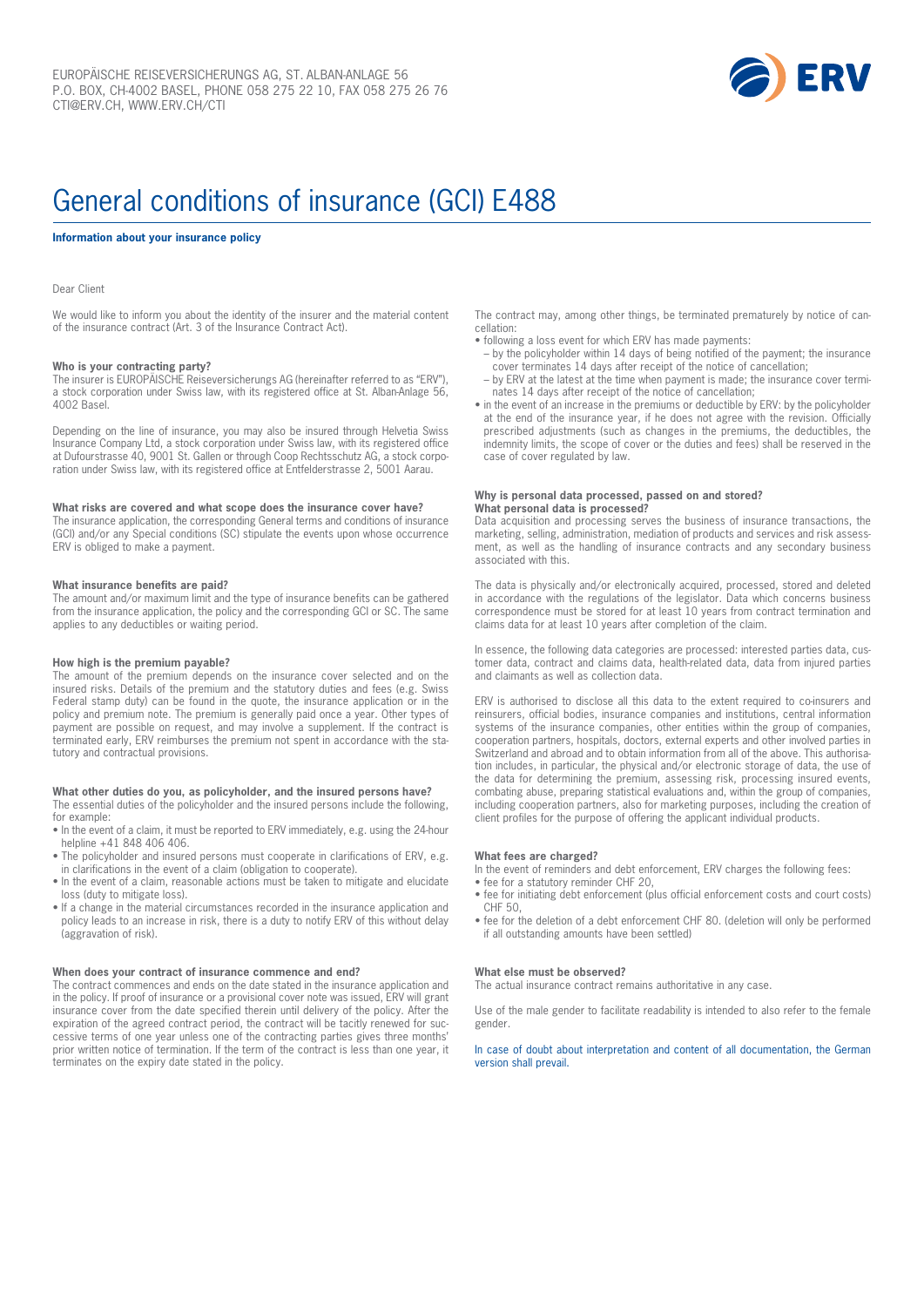# **GENERAL CONDITIONS OF INSURANCE (GCI) E488**

- **1 GENERAL PROVISIONS**
- **2 CANCELLATION COST**
- **3 SOS PROTECTION FOR UNFORESEEN INCIDENTS DURING THE TRIP**
- **4 BAGGAGE**
- **5 MEDICAL AND HOSPITAL EXPENSES WORLDWIDE**
- **6 MEDICAL INSURANCE 7 PERSONAL ACCIDENT**
- **8 FLIGHT DELAY**
- **9 MOTOR VEHICLE BREAKDOWN ASSISTANCE**
- **10 EXCESS GUARANTEE FOR HIRED VEHICLES**
- **11 BUSINESS TRAVEL LEGAL PROTECTION**
- **12 BUSINESS TRAVEL THIRD-PARTY LIABILITY**
- **13 FREE SERVICES**
- **14 GLOSSARY**

The following general provisions and the glossary apply to all types of travel insurance offered by EUROPÄISCHE Reiseversicherungs AG (hereinafter referred to as "ERV"). The following parts (2–13) govern the cover provided by each type of insurance.

# **1.1 Object insured**

**1 GENERAL PROVISIONS** 

- A Notwithstanding anything to the contrary contained in this agreement, a business trip is the temporary professional absence, arranged by the employer (policyholder), of the person insured from his permanent residence or regular place of work.
- B The duration of a business trip is limited to 365 days. Leisure activities during the business trip, together with a maximum of 21 days off or holiday taken in addition before, during or after the business trip at the same location is also covered.
- C Journeys at the permanent residence or the regular place of work and between these places are not deemed to be business trips.
- D Expatriates who transfer their domicile abroad are not regarded as business **travellers**
- E Business travel to a crisis territory is in principle excluded from the cover and can only be insured by taking out additional cover which requires an amendment of the contract and a change of premium (risk verification). If such supplementary insurance is taken out, capital benefits (PERSONAL ACCIDENT) are generally excluded from the cover. No guarantee of benefits in respect of personal assistance (SOS PROTECTION FOR UNFORESEEN INCIDENTS DURING THE TRIP) can be provided. This is dependent upon the security situation prevailing at the place concerned and on the available resources.

# **1.2 Persons insured**

- A The insured person is the natural or legal person who signs the insurance contract.<br>B The persons insured are The persons insured are
	- a) the individual(s) listed in the insurance policy who have their place of residence in civil law or habitual abode in Switzerland;
		- b) all permanent employees of companies which have their registered office in Switzerland. The main and secondary businesses, branch establishments and subsidiary companies listed in the policy are likewise insured.
- C PREMIUM cover extends to spouses or partners, children or children of the partner when they accompany the person insured.

# **1.3 Regional area of application**

The insurance applies globally unless another area of application is provided for in the "Special provisions relating to the individual components of insurance".

#### **1.4 Period of validity, contract termination**

- A The contract is concluded for the period stated in the insurance policy. It is valid for 365 days from the date of issue and is extended tacitly from year to year unless one contracting party gives notice of cancellation at the latest 3 months before the date of expiry. Cancellation must be in writing.
- B Contract termination
	- a) Following each loss event for which ERV makes payments, the contract can be terminated
		- by the policyholder within 14 days of being notified of ERV's payment,
		- by ERV at the time when payment is made.
	- b) The insurance ends 14 days after the notice of termination has been received by the other party.
- C If the contract is cancelled before the end of the contract term for a statutory or contractual reason, ERV reimburses the premium not spent unless
	- the policyholder cancels the contract following a claim and the contract had been in force for less than 12 months at the moment of the cancellation,
	- ERV pays the insurance benefits and the insurance contract is invalid because the risk no longer applies (total loss or exhaustion of the benefits).

# **1.5 General exclusions**

- Not insured events:
- a) having already occurred, or that were manifest or could theoretically have been diagnosed by a doctor on the occasion of a medical examination when the travel was booked or when the policy was taken out. The provisions of par. 2.2 C, par. 3.2 B and par. 5.3 l) are reserved;
- b) in connection with illnesses and accidents, which have not been detected by a doctor at the time of occurrence and confirmed by a medical certificate;
- where the assessor (expert, doctor, etc.), who reaches conclusions about the claim event, is a direct beneficiary of or is related by birth or by marriage to the policyholder;
- d) which are attributable to a consequence of acts of war or terrorism, subject to the provisions of par. 3.2 A e) and possible inclusions of additional cover within the insurance policy;
- e) in connection with abduction;
- which are a consequence of dispositions made by a public authority (detention or ban on departure from the country, closure of air space, etc.), subject to the provisions of par. 11.3 and par. 11.4;
- g) which occur on the occasion of participation in
	- competitions, races, rallies or trainings with motor vehicles or boats, • competitions and training sessions in connection with professional sport or an extreme sport,
	- trekking and tours in the mountains when sleeping at altitudes of more than 4,000 m above sea level,
	- acts of daring (reckless actions), in which the person concerned knowingly exposes himself to a particularly great risk;
- h) which occur when driving a motor vehicle or a boat without the legally required driver's license or in the absence of the legally required accompanying person;
- i) which are caused by deliberate or grossly negligent action or omission or are the result of disregard of the common duty of care;
- k) which occur under the influence of alcohol, drugs, narcotics or pharmaceuticals; this does not apply to unintentional external influences or to pharmaceutical mistakes caused by third parties;
- l) which occur on the occasion of the wilful commitment or attempted commitment of crimes and misdemeanours;
- m) in connection with suicide, self-mutilation and the attempt to do so;
- n) which are caused by ionising rays of any kind, in particular as a result of nuclear reactions.

# **1.6 Claims against third parties**<br>A If the insured has been compe

- If the insured has been compensated by a liable third party or his insurance, any reimbursement on the basis of the present contract is cancelled. If ERV has intervened in place of the liable party, the insured party must assign his liability claims up to the amount of the outlays to ERV.
- B In the case of multiple insurance (voluntary or compulsory insurance) ERV provides its benefits on a subsidiary basis, unless the Terms and Conditions of Insurance of the other insurer likewise contain a subsidiary clause. In that case, the statutory provisions concerning double insurance shall apply.
- C If the insured person has a claim on another insurance policy (voluntary or compulsory insurance), cover is limited to the part of the ERV benefits exceeding those of the other insurance agreement.
- D Costs will only be reimbursed once, even where there is more than one insurance policy with licensed companies.
- E The provisions of par. 1.6 A–D are not applicable for capital benefits in case of death or disability.

# **1.7 Additional provisions**

- A The claims lapse after a damage event occurs
	- for capital accident insurances after 5 years,
	- for other insurances after 2 years.
- B The person entitled to the payment may exclusively choose his Swiss place of residence or the domicile of ERV, Basel, as place of jurisdiction.
- C Payments received unrightfully from ERV must be returned within 30 days to the company, including any expenses incurred by ERV as a result.
- D The insurance contract shall be governed exclusively by Swiss law, in particular by the Swiss Federal Insurance Contract Act (VVG).
- E For the purpose of assessing whether a journey to a country is or is not reasonable because of strikes, unrest, war, terrorist attacks, epidemics, etc., the currently valid recommendations of the Department of Foreign Affairs in the country of residence or in the country of nationality of the insured person shall as a matter of principle apply.
- F ERV invoices are payable within 30 days. In the event of reminders and debt enforcement, ERV charges the following fees:
	- statutory reminder CHF 20,
	- initiating debt enforcement (plus official enforcement costs and court costs)  $CHF<sub>50</sub>$
	- deletion of a debt enforcement CHF 80. (deletion will only be performed if all outstanding amounts have been settled)
- G ERV pays its benefits in principle in CHF. Foreign currencies are converted at the exchange rate of the day on which these costs were paid by the insured person.

# **1.8 Obligations in case of claim**

- A Please contact
	- in case of claim, the Insurance Claims Department of EUROPÄISCHE Reiseversicherungs AG, P.O. Box, CH-4002 Basel, phone +41 58 275 27 27, fax +41 58 275 27 30, claims@erv.ch (LEGAL PROTECTION see par. 11.6 D, THIRD-PARTY LIABILITY see par. 12.4 B),
	- **in cases of emergency** the ALARM CENTRE with 24-hour service, either by dialling the number **+41 848 406 406** or by dialling the **toll-free number +800 8001 8003,** fax +41 848 801 804. It will be available to you day and night (including Sundays and public holidays). The ALARM CENTRE will offer advice to you concerning the steps to be taken and it will organise the necessary assistance.
- B The insured must take all steps before and after the case of claim which can help avert or mitigate the consequences and elucidate the circumstances of the loss or damage.
- C ERV must be furnished immediately with
	- requested information and
	- the necessary documents and
	- account details (IBAN of bank or post office account) should this be omitted, the insured will bear all bank transfer charges of CHF 20.
- D In case of illness or accident, seek medical advice without delay; the doctor should be informed of the travel plans and his instructions followed. The insured/entitled person must release the physician who treated him from the duty of secrecy vis-à-vis ERV.

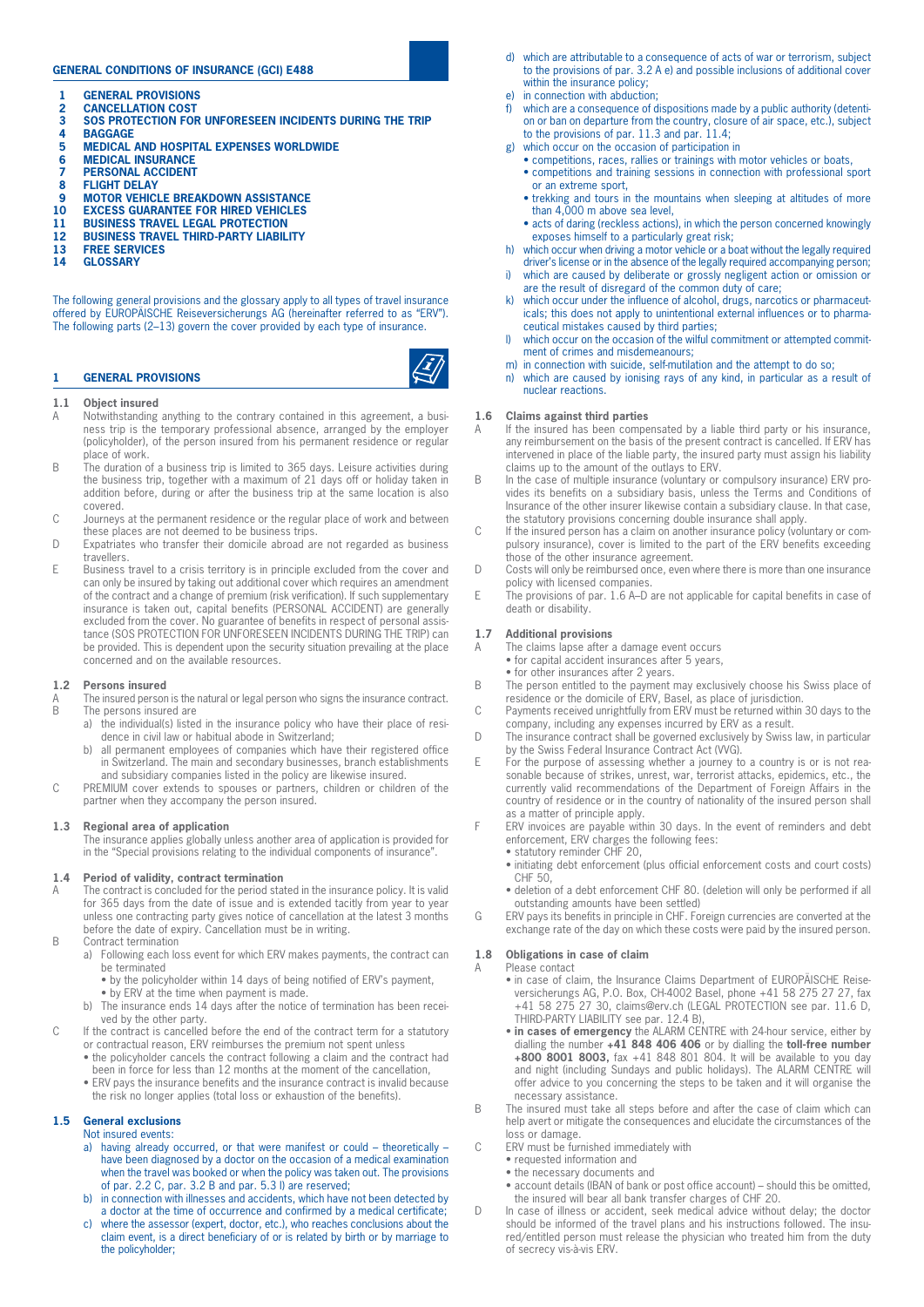- E In case of culpable violation of the duties in connection with a loss or damage, ERV has the right to reduce the compensation by the amount by which the compensation would have been reduced in case of a conduct in accordance with such duties.
- F ERV will not make any payments if
	- false representations are made,
	- facts are concealed,
	- the obligations (e.g. report on the facts of the case and receipts) are omitted, if ERV suffers any loss as a consequence.

# **1.9 Premium calculation, payment and change**

- A The insurance premium is calculated on the basis of the scope of cover as provided in the policy and the risk information provided by the policyholder (e.g. estimated days of travel per year, etc.).
- B An increase of risk occurs if the final risk is greater than the risk information provided by the policyholder (e.g. number of employees, estimated days of travel per year, etc.). The policyholder must advise ERV of any increase of risk of which he becomes aware. Should there be a considerable deviation, ERV can adjust the premiums or exclude the higher risk from the insurance cover.
- C Premiums are due according to the date specified on the invoice. If the premiums are not paid on the respective due date, ERV sends the policyholder, at his own expense, a written reminder calling upon him to make payment within 14 days on pain of the consequences of failing to do so. If this reminder has no effect, ERV ceases to be on risk for damage which occurred from the expiry of the period of grace until the premiums have been paid in full.
- D ERV may alter premiums and excesses at the beginning of a new insurance year, notifying the policyholder of such changes at least 30 days before the end of the current insurance year. If the policyholder does not agree with an increase in premiums or excesses, he may cancel the insurance contract. Notice of cancellation is valid if it is received by ERV on or before the last day of the current insurance year.



# **2.1 Scope, policy period**

The insurance cover is valid worldwide and takes immediate effect once the insurance has been taken out or, if insurance cover already exists, when the reservation is made. It ends once the insured business trip has begun (check-in, on boarding the reserved mode of transport, etc.).

# **2.2 Insured events**

ERV grants insurance protection if the insured person is unable to start the booked travel service as a result of one of the occurrences listed below, provided such an occurrence begins after the journey has been booked:

a) unforeseen severe illness, severe injury, severe pregnancy complication as well as death

- of an insured person,
- of a person travelling with the insured,
- of a person not travelling with the insured, who is very close to the insured, • of the acting representative at the place of work, so that the presence of the insured person at that place is indispensable;
- b) strikes (except in the case of active participation) on the designated travel route abroad. Unrest of any kind, quarantine, epidemics or acts of God at the travel destination, should the life and property of the insured be at real risk;
- c) severe detriment to the insured's property at his place of residence as a consequence of fire, storm, theft or water damage, so that his presence at home is indispensable;
- d) non-functioning or delay both caused by a technical defect of the public means of transport to be used to reach the official place of departure in the country of residence (airport, departure railway station, port or coach boarding place);
- e) vehicle failure (unfitness to drive) as the result of an accident or breakdown (excl. lack of fuel and lost keys) of the private vehicle or taxi during the direct journey to the point of departure in the country of residence;
- f) theft of tickets, passport or identity card.
- B If additional insurance has been taken out, the list of insured events in par. 2.2 A is extended by the following point:
	- g) cancellation of the business appointment of the person insured by the business partner for a reason independent of the will of the insured individual and his principal or employer, within the last 30 days before departure.
- C If an insured suffers from a chronic disease without this disease appearing to call into question the journey at the time the journey is booked, ERV will pay the incurred insured costs if the journey must be cancelled due to unforeseen severe acute aggravation of this disease or if the person dies as a result of the chronic disease.

# **2.3 Insured benefits**

- A The extent of entitlement to benefits is determined by the nature of the event causing the cancellation of the booked travel service. Previous or subsequent events are not taken into consideration.
- B ERV reimburses the actually incurred cancellation costs (excl. security fee and airport taxes) if the insured is unable to start the business trip, as a result of the insured occurrence. The sums insured are specified in the insurance policy or in the overview of insurance benefits.
- C ERV reimburses the additional costs for the late start of the journey if the travel service cannot be started due to the insured event at the scheduled time; this benefit is limited to the price of the travel service and comprises a maximum of CHF 3,000 per person. Should additional expenses be asserted, the entitlement to cancellation costs will lapse in accordance with par. 2.3 B.

# **2.4 Exclusions**

# Payments are excluded

a) if the service provider (travel company, hirer, organiser, etc.) cancels the

agreed service or should have cancelled the service for objective reasons;

- b) if the illness/complaint which gave rise to the annulment is a complication or consequence of an operation or medical treatment already planned prior to the commencement of insurance coverage or at the time the journey was booked;
- c) if an illness or the consequences of an accident, an operation or medical treatment already exist at the time of booking the trip and have not been resolved by the time of departure;
- d) in the event of cancellation in respect of par. 2.2 A a) without medical indication, and if the medical certificate was not made out as soon as the inability to travel could have been established or was obtained by means of a telephone consultation;
- e) if the cancellation is the result of a mental or psychosomatic illness
	- which cannot be substantiated by a finding and attestation by a psychiatric specialist and
	- of persons in gainful employment which cannot be additionally substantiated by the presentation of a certificate of 100% absence issued by the employer for the duration of the inability to travel certified by a medical practitioner.

#### **2.5 Claim**

Ticks F

- A The booking agency (travel office, transport enterprise, landlord, etc.) must be notified immediately after the occurrence of the event. B The following documents must i.a. be delivered to ERV:
	- the confirmation of the booking/invoice for the journey as well as the bill(s) for the cancellation or the subsequent journey costs (originals),
	- a detailed medical certificate or a certificate of death or another official document, • a copy of the insurance policy.
- C In the event of cancellation of the business appointment, the following documents are also to be submitted:
	- the confirmation of cancellation of the appointment by the business partner, • the confirmation of cancellation of the appointment by the principal or employer.

# **3 SOS PROTECTION FOR UNFORESEEN INCIDENTS DURING THE TRIP**

### **3.1 Scope, policy period**

The insurance cover is valid worldwide for the policy period set out in the insurance policy, for as long as and as often as the insured person is on a business trip.

### **3.2 Insured events**

A ERV grants insurance protection if the insured person has to discontinue, interrupt or prolong the booked travel service as a consequence of one of the following events:

- a) unforeseen severe illness, severe injury, severe pregnancy complication as well as death
	- of an insured person,
	- of a person travelling with the insured,
	- of a person not travelling with the insured, who is very close to the insured, • of the acting representative at the place of work, so that the presence of the insured person at that place is indispensable;
- b) strikes (except in the case of active participation) on the designated travel route abroad. Unrest of any kind, quarantine, epidemics or acts of God at the travel destination, should the life and property of the insured be at real risk and the continuation of the journey or stay therefore become impossible or unreasonable;
- c) severe detriment to the insured's property at his place of residence as a consequence of fire, storm, theft or water damage, so that his presence at home is indispensable;
- d) the breakdown of a booked or used means of public transport caused by a technical defect if on this account the continuation of the journey as scheduled cannot be guaranteed. Delays and detours of the booked or used means of public transport are not deemed to be breakdowns;
- e) warlike events or acts of terrorism, within the first 14 days of such an event, if these have caught the insured unawares abroad;
- f) theft of tickets, passport or identity card: only the benefits in par. 3.3 B i) are insured.
- B If an insured person is suffering from a chronic illness, without the travel seemingly being called into question for that reason at the time when the insurance is taken out or when the booking is made or before the journey is begun, ERV will pay the incurred insured costs if the journey must be cancelled due to unforeseen severe acute aggravation of the disease or if the person dies as a result of the chronic disease.

#### **3.3 Insured benefits**

A The extent of entitlement to benefits is determined by the event causing the travel service to be discontinued, interrupted or prolonged. Previous or subsequent events are not taken into consideration.

- B In case of the occurrence of the insured event ERV will bear
	- a) the costs
		- for transfer into the nearest hospital suited for the treatment,
		- of a medically attended emergency transport to the hospital suited for the treatment at the place of residence of the insured.
		- Only ERV's doctors decide on the necessity, nature and timing of these benefits;
	- b) the costs of a necessary search and rescue operation up to CHF 50,000 per person if the insured is considered to be lost or must be rescued;
	- c) the organisation and costs of the formalities required by the public authorities if an insured person dies during the travel. In addition, ERV will pay the cost of cremation elsewhere than in the country of residence or the additional costs to comply with the international convention on the transport of corpses (minimum requirements such as a zinc coffin or zinc lining) and

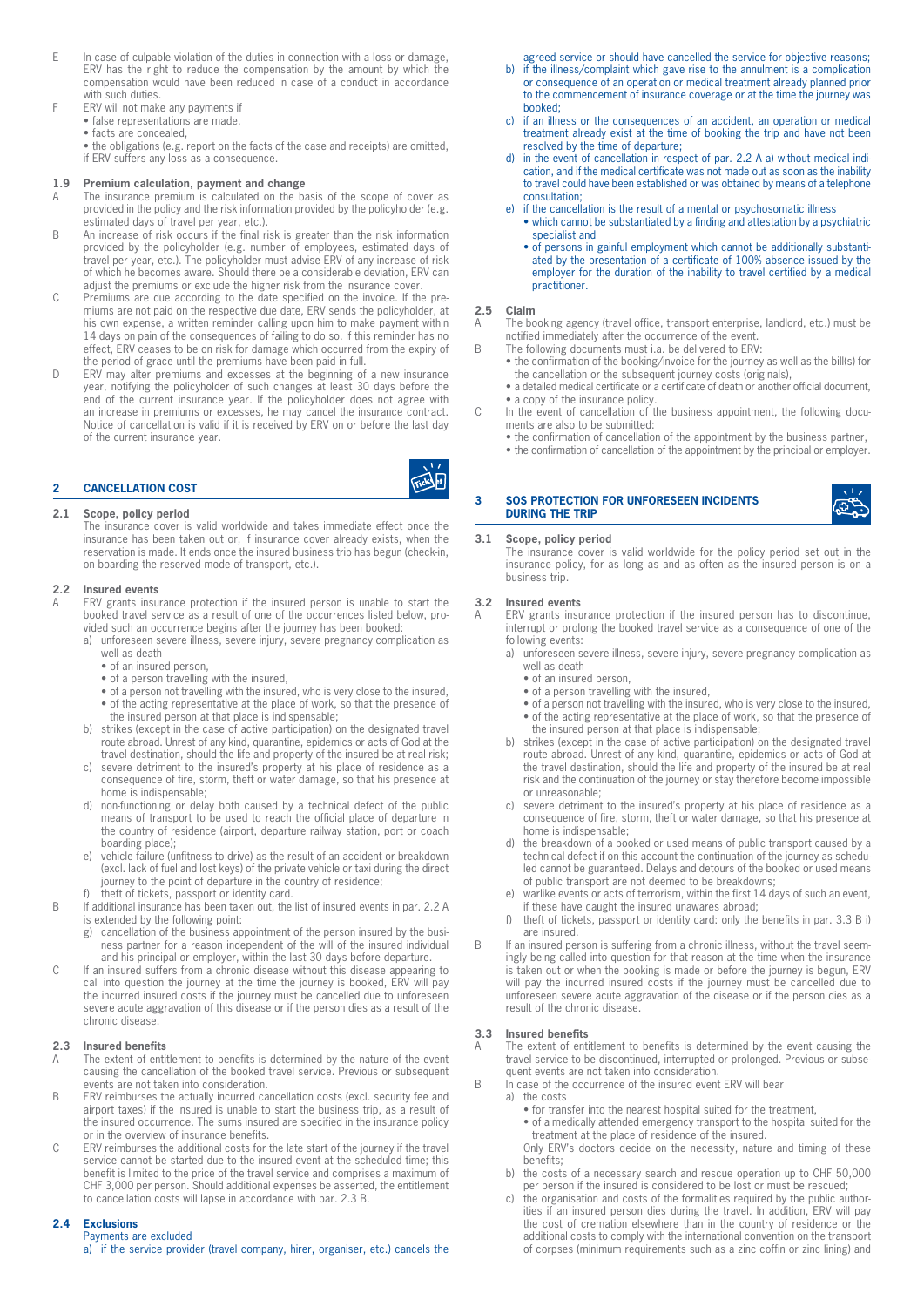repatriation of the coffin or urn to the last place of residence of the insured person;

- d) the costs for burial in the country of residence, up to max. CHF 10,000, if an insured person dies while on business travel. The benefits provided by ERV are additional to the participations by the locality of residence, the canton of residence and any compulsory or voluntary insurance and are confined to the proportion which exceeds these benefits. This benefit is only included in the PREMIUM cover variant;
- e) the costs of temporary return to the place of residence in an amount of up to CHF 5,000 per person (outward and return journey for a maximum of two insured persons) if a stay for a period fixed in advance was booked with a return journey;
- f) the extra costs of an unscheduled return, and this on the basis 1st class ticket by train and economy class by plane (business class cover in the BUSINESS and PREMIUM cover variant);
- g) a repayable cost advance up to CHF 10,000 per person if an insured must be hospitalised abroad and no treatment cost cover has been taken out with ERV (repayment within 30 days after the insured person's return home);
- h) the costs corresponding to the non-used part of the booked journey (excluding the costs of the originally booked return journey); this benefit is limited to the price of the journey or the cancellation cost/amount insured specified in the insurance policy or in the overview of insurance benefits;
- i) the additional costs for continuation of the journey including hire car, accommodation, subsistence and communication costs for calls to the ALARM CEN-TRE (for a maximum of 7 days) in an amount of up to CHF 2,000 per person;
- the travel costs actually incurred (flight in the economy class/medium-priced hotel) for 2 persons who are very close to him if he must stay for more than 7 days in a hospital abroad;
- l) the organisation and payment of the return journey of a stand-in employee to the place of work, if the person insured is no longer fit to work as the result of a serious accident or a serious illness (1st class rail and economy class air ticket or business class air ticket in the BUSINESS and PREMIUM cover variant);
- m) the necessary additional costs for subsistence and communication during a hospital stay up to max. CHF 100 per day if the insured person has to remain in a hospital abroad for more than 24 hours. This benefit is only included in the PREMIUM cover variant and is limited to not more than 364 days.
- C The decision as to the necessity, nature and timing of these benefits rests with **FRV.**

# **3.4 Exclusions**

The insured person must take advantage of the services stipulated in par. 3.3 via the ALARM CENTRE and arrange for such services to be approved in advance by the ALARM CENTRE or ERV. Failing this, the benefits are limited to a maximum of CHF 400 per person and event.

- B Payments are excluded
	- a) if the service provider (travel company, hirer, event organiser, etc.) changes or interrupts the agreed service or should have changed or interrupted the service for objective reasons;
	- b) in the event of termination, interruption or extension of the travel in respect of par. 3.2 A a) without medical indication (e.g. if adequate medical care was available locally, etc.) and if no physician was consulted locally;
	- c) if the illness/complaint which gave rise to the interruption or prolongation of the journey is a complication or consequence of an operation or medical treatment already planned prior to the commencement of insurance coverage or at the time the booking was made or before the journey was begun.

#### **3.5 Claim**

- A In order to be entitled to benefits from ERV, the ALARM CENTRE or ERV must be notified immediately when an insured event occurs.
- B The following documents must i.a. be delivered to ERV:
- the booking confirmation (original or copy),
	- a medical certificate incl. diagnosis, official certificates, the certificate of death, receipts, bills concerning insured additional costs, tickets and/or police reports (originals),
	- a copy of the insurance policy.

# **4 BAGGAGE**

# **4.1 Scope, policy period**

The insurance cover is valid worldwide for the policy period set out in the insurance policy, for as long as and as often as the insured person is on a business trip.

# **4.2 Insured objects**

- A The insurance covers all objects which are taken by insured persons for their personal use on the business trip.
- B Sports equipment, wheelchairs and children's prams are insured only if they are handed over to a public means of transport for carriage. The insurance cover applies for the period during which such objects are in the custody of the transport operator.

# **4.3 Uninsured objects**

- The following are not insured:
- a) cash and travel tickets (subject to par. 4.5 A d)), securities, official deeds and documents of all kinds (subject to par. 4.5 A g)), software, precious metals, precious stones and pearls, postage stamps, commercial goods, samples of goods and objects with an artistic or collection value, musical instruments, motor vehicles, trailers, boats, surfboards, caravans and aircraft, in each case with their accessories;
- b) objects purchased or received as gifts during the travel (such as souvenirs) which are not personal travel effects;
- c) valuables which are covered by a special insurance.

# **4.4 Insured events**

- The following are insured: • theft, breaking and entry, robbery,
- damage, destruction,
- loss during carriage by a public means of transport,
- late delivery of at least 6 hours by a public means of transport.

## **4.5 Insured benefits**

- A ERV provides the following compensation:
	- a) in the event of total loss of insured objects, their value as new;
	- b) in the event of partial loss, the costs of repair; for the totality of valuable objects a maximum equivalent to 50% of the
	- insured sum; d) cash and travel tickets solely in the event of robbery and up to a limit of 20%
	- of the insured sum, subject to a maximum of CHF 3,000 and CHF 2,000 for the replacement of tickets;
	- e) damage caused by breakage, up to a limit of 20% of the insured sum;<br>f) spectacles, contact lenses, prosthetic devices and wheelchairs up to a
	- spectacles, contact lenses, prosthetic devices and wheelchairs up to a limit of 20% of the insured sum;
	- g) in the event of theft or loss of a passport, identity card, drivers licence, vehicle log book and similar documents and keys, the replacement costs;
	- h) in the event of late delivery of the baggage by a public means of transport, the cost of absolutely essential purchases up to CHF 2,000 per person and subject to a maximum of CHF 4,000 per journey. Payments are excluded for losses happening during the return travel to the place of residence;
	- i) for objects which are not valuables left in a locked vehicle, boat or tent, up to 50% of the insured sum subject to a maximum of CHF 7,000 per insured journey.
- The sums insured which are specified in the insurance policy or in the overview of insurance benefits limit total payments for losses which occur on a business trip during the period of the insurance cover.

# **4.6 Exclusions**

Payments are excluded for

- a) damage caused by wear and tear, deliberate damage, exposure to adverse weather conditions, inadequate or defective characteristics or packaging of the objects;
- b) damage caused by leaving behind, misplacing, losing and dropping;
- c) objects which were left, even temporarily, in a place which is accessible to the public outside the area of influence of the insured person, on or in unlocked vehicles or boats;
- d) objects which are kept in a manner inappropriate to their value;
- e) valuable objects which are left in a vehicle, boat or tent or entrusted to a transport company for carriage and for as long as said objects are in the custody of the transport operator;
- f) objects which are left behind on or in vehicles, boats or tents overnight (10 pm to 6 am).

#### **4.7 Duties of conduct while travelling**

- A Valuable objects, if they are not worn or used, must
	- have been handed over to an overnight accommodation provider or a guarded cloakroom for custody or
	- be stored in a locked room which is not accessible to the public and kept under separate lock and key in that room; bags of all kinds, beauty and attaché cases, as well as jewellery boxes, are not regarded as sufficient containers.
- B The travel advice issued by the Federal Department of Foreign Affairs (EDA) for the particular travel destination, in particular concerning local crime and the precautionary measures to be taken, must be noted and complied with.

# **4.8 Claim**

- The insured person shall,
	- in the event of theft or robbery, immediately seek an official investigation at the nearest police station or obtain a report of the incident (police report, report of loss of air ticket, etc.),
	- in the event of damage, late delivery or loss during transport of the baggage by the responsible body (hotel management, travel leader, transport company, etc.), instantly arrange for the causes, circumstances and extent of the damage to be confirmed in a report and must therein apply for indemnity,
	- on return from the journey, immediately inform ERV in writing and state the reasons for the claims.
- B The following documents must i.a. be submitted to ERV:
	- the police report, report on the circumstances, report of loss of air ticket,
	- the confirmation, receipts or evidence of purchase (originals),
- the booking confirmation (original or copy). C Damaged objects shall be kept at the disposal of ERV.

# **5 MEDICAL AND HOSPITAL EXPENSES WORLDWIDE**

#### **5.1 Scope, policy period**

With the exception of the country of residence, the insurance cover is valid worldwide for the policy period set out in the insurance policy, for as long as and as often as the insured person is on a business trip.

## **5.2 Insured events and benefits**

- In cases of accident or illness subsequent to the legal social insurances (health and accident insurances) and having regard to the benefits provided by any other additional insurances – ERV pays the costs incurred abroad for
	- a) medically necessary treatment measures (including therapeutic agents) prescribed or implemented by a licensed doctor/chiropractor;
	- b) medically prescribed hospital stays (including subsistence costs) and services provided by qualified nursing staff;
	- c) purchase, rental, replacement or repair of medical aids such as artificial limbs, glasses or hearing aids if they are a consequence of an accident and prescribed by a doctor;

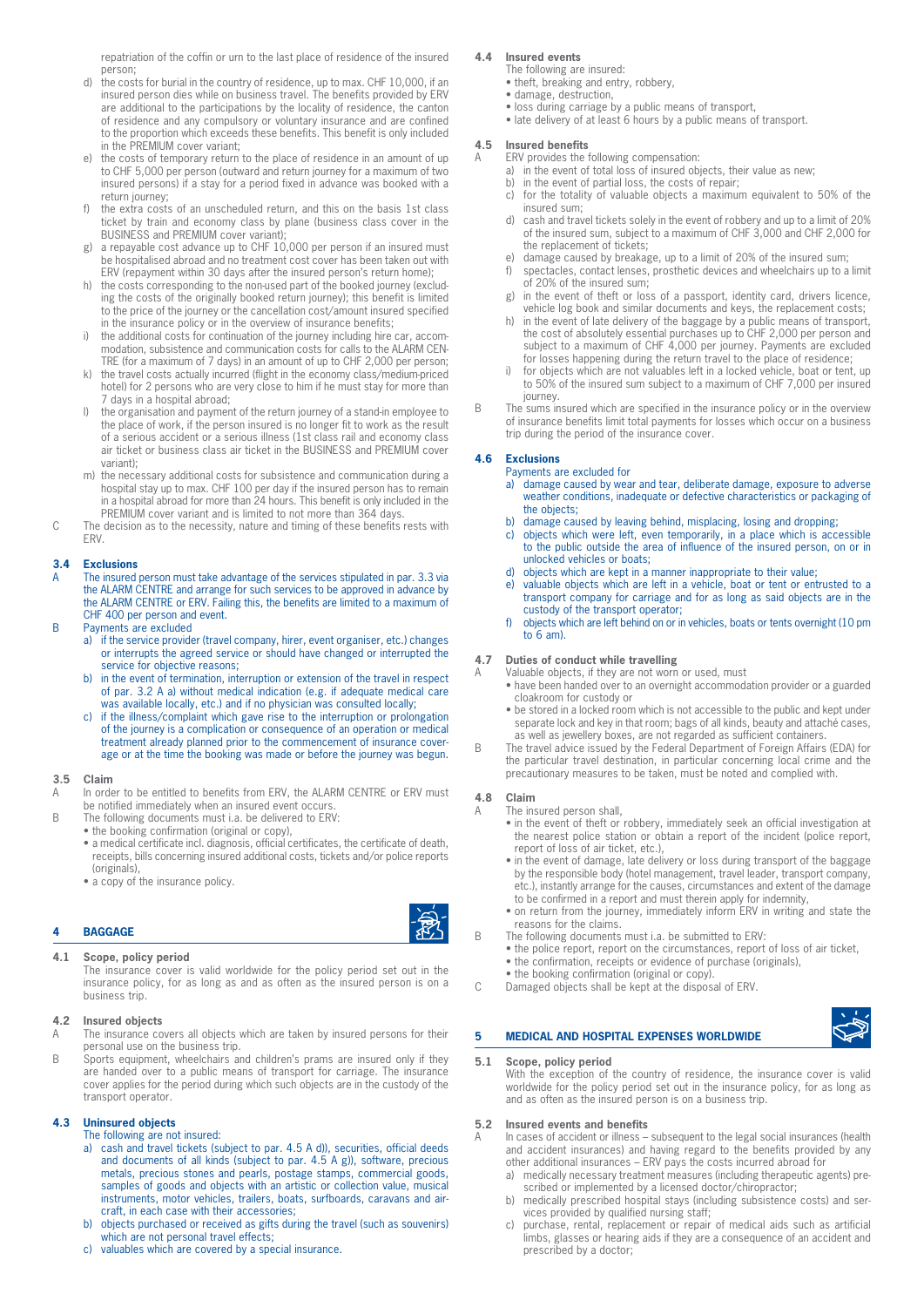- d) medically necessary rescue and transport costs to the nearest appropriate hospital for treatment, to max. 10% of the amount insured.
- B These benefits will be provided until 90 days after the stipulated end of the policy period, if the insured event (illness or accident) occurred during the policy period. The sums insured are specified in the insurance policy or in the overview of insurance benefits.

# **5.3 Exclusions**

# No payments will be made for

- a) general check-ups and routine verifications;
- b) symptoms or illnesses which already existed when the insurance was taken out or the booking made, together with their sequels and complications;
- c) illnesses as a consequence of prophylactic, diagnostic or therapeutic medical actions (e.g. vaccinations, radiation), insofar as they are not occasioned by an insured illness;
- d) disorders of the teeth and jaw;<br>e) sequels of contraceptive or abo
- sequels of contraceptive or abortive measures;
- f) pregnancy and childbirth, together with accompanying complications;
- g) conditions of fatigue and exhaustion, nervous, mental and psychosomatic disorders;
- h) accidents that occur while parachute jumping or piloting of airplanes and aircraft;
- i) cost sharing and franchises from other insurances;<br>k) participation in riots or demonstrations of any kind:
- k) participation in riots or demonstrations of any kind;<br>I) benefits for illnesses or accidents that had been
- benefits for illnesses or accidents that had been in existence before the insurance was taken out – an exception is an unforeseen acute deterioration in health due to a chronic condition;
- m) benefits for treatments or care abroad when the insured person took himself to the place for such treatment.

#### **5.4 Reimbursement of costs**

In the case of cost-intensive treatments, ERV credits costs (directly to the hospital) within the framework of this insurance and subsequent to the Swiss legal social insurances (KVG, UVG) and having regard to the benefits provided by any other additional insurances for all inpatient stays in hospital. ERV grants no cost credits for outpatient's treatments (physician's, pharmaceutical and pharmacist's costs).

# **5.5 Claim**

- A In the event of an accident or illness a physician must be consulted immediately and the instructions given by him complied with.
- B The following documents must i.a. be delivered to ERV:
	- a detailed medical certificate, • the medical, hospital and pharmacy bills,
		- a copy of the insurance policy.
- C The insured person must agree at all times to be medically examined by an independent medical examiner of ERV and at its (the Company's) expense.

# **6 MEDICAL INSURANCE**

# **6.1 Scope, policy period, benefits**

- A The insurance cover is valid worldwide for the policy period set out in the insurance policy, for as long as and as often as the insured person is on a business trip.
- B In case of accident or illness ERV pays all the costs incurred abroad in accordance with par.  $5.2$  A a) – d) up to the maximum insured sum. Other provisions see par. 5.2 B – par. 5.5.

# **7 PERSONAL ACCIDENT**

# **7.1 Scope, policy period**

With the exception of the country of residence, the insurance cover is valid worldwide for the policy period set out in the insurance policy, for as long as and as often as the insured person is on a business trip.

### **7.2 Insured events and benefits**

- In case of death of the insured person as the result of an accident or within 5 years of an accident as a consequence thereof, the beneficiaries specified in the policy (if none are given: the legal heirs) shall receive the agreed sum. The method of payment is specified in the insurance policy. Any disability payments already made as the result of this contract are deducted from the sum insured in case of death.
- B In case of disability which is medically diagnosed at the latest within 5 years of the date of the accident and is 100%, ERV shall pay the agreed capital; in case of partial disability, an appropriate percentage thereof. The method of payment is specified in the insurance policy.
	- a) The degree of disability is stipulated in the cases listed below:
		-
		- loss of both legs or feet, both arms or hands 100%<br>• loss of an arm or a hand and likewise a leg or a foot 100% • loss of an arm or a hand and likewise a leg or a foot 100%<br>• full paralysis, untreatable, any mental disorder preventing work 100% • full paralysis, untreatable, any mental disorder preventing work 100%<br>• loss of an arm at or above the elbow ioint 10% • loss of an arm at or above the elbow joint • loss of a lower arm or a hand 60% • loss of a thumb 22% • loss of an index finger • loss of another finger 8% 8% **8%**<br>• loss of a leg at or above the knee joint 60% • loss of a leg at or above the knee joint 60% • loss of a leg below the knee 50%
		-
		- loss of a foot<br>
		 loss of sight in both eyes<br>
		100%
		- loss of sight in both eyes 100% **100%** 100% **100%**
		- loss of sight in one eye 30% 30% **and Solutions** 30% **30%** • loss of sight in the second eye for one-eyed people
- loss of hearing in both ears 60%
- loss of hearing in one ear 15%
- loss of hearing in one ear, if that of the other ear had already been completely lost before the insured event occurred 45%
- b) The total loss of use of limbs or organs is equated with loss.
- c) For partial loss or only partial loss of use of limbs, an appropriate lower degree of disability shall apply.
- d) If several body parts are affected, the severity of the disability, which cannot exceed 100%, is determined by adding the individual percentage rates together.
- e) If the actual degree of loss is not of the stated combinations, the severity of the disability is determined on the basis of a medical diagnosis according to the percentages listed above, taking into account the circumstances of the insured person.
- If body parts were partially or fully lost or unusable before the accident, the
- list above shall be used as a basis for calculating the severity of the disability. C The sums insured are specified in the insurance policy or in the overview of insurance benefits.

# **7.3 Benefit limits**

- ERV shall pay:
- a) in case of death
	- of insured children who, at the time of the accident, had not yet completed their 16th year, a maximum of CHF 10,000,
	- of persons insured who, at the time of the accident, had completed their 65th year, half of the agreed sum insured;
- b) in case of disability
	- of insured children who, at the time of the accident, had not yet completed their 16th year, a maximum of CHF 200,000,
	- of persons insured who, at the time of the accident, had completed their 65th year, instead of the principal sum, a life annuity. This is per CHF 1,000 disability capital an annual sum of CHF 83, in the case of a degree of disability of 100% (increments according to the degree of disability in accordance with par. 7.2 B);
- c) from all current accident insurances altogether per person a maximum of • CHF 2 million on death,
	- CHF 2 million on disability.

# If several insured persons suffer an accident due to the same event, the indemnities payable by ERV are limited to a maximum of CHF 15 million for death and disability. If the claims exceed this amount, this sum is applied proportionately.

# **7.4 Aircraft hijacking, violent incidents on board or acts of war**

In case of acts of war or terrorist events, the insurance continues to be valid, in the case of prior expiry of the policy, for a year after the date of the hijacking, the parachute jump or the emergency landing. The above extensions of cover apply provided that the insured person was demonstrably not active in or was incited to take part in the relevant events.

B Aircraft hijacking

Accidents are covered during deprivation of liberty after a hijacking of the aircraft used, during involuntary sojourns following a parachute jump to safety or an emergency landing as well as the subsequent direct return of the insured person to her place of residence or continuation of her journey to its original destination.

#### C Violent incidents on board

Accidents related to acts or war or terrorist events are insured

- a) on board the insured aircraft, insofar as the accident is caused by persons who are also on board or by dangerous substances smuggled on board the aircraft;
- b) during deprivation of liberty after a hijacking of the aircraft used, during involuntary sojourns following a parachute jump to safety or an emergency landing as well as the subsequent direct return to the place of residence or the continuation of the journey to the original destination.
- D Acts of war
	- If a war breaks out
	- in which Switzerland or one of its neighbouring countries is involved,
		- between individual countries of Great Britain, the countries of the former Soviet Union, the USA, the People's Republic of China or between one of these countries and a European state,

the insurance cover becomes invalid 48 hours after the outbreak of hostilities. However, if the deprivation of liberty, parachute jump or emergency landing has already occurred, the insurance cover becomes invalid after one year.

#### **7.5 Claim**

- A Death as the result of an accident is to be advised in writing to ERV within 24 hours. If requested, the beneficiaries must permit an autopsy or exhumation to be carried out.
- B The following documents must i.a. be delivered to ERV:
	- the original of a detailed doctor's certificate and/or death certificate, • a copy of the insurance policy.
		-

# **8.1 Scope, policy period**

**8 FLIGHT DELAY** 

With the exception of the country of residence, the insurance cover is valid worldwide for the policy period set out in the insurance policy, for as long as and as often as the insured person is on a business trip.

#### **8.2 Insured event and benefit**

If an aircraft connection between two flights is missed by at least 6 hours due to the sole and exclusive fault of the first airline, ERV shall assume the costs additional to the benefits paid by the airline (hotel costs, rebooking costs, telephone charges) for the continuation of the journey. The sums insured are specified in the insurance policy or in the overview of insurance benefits.







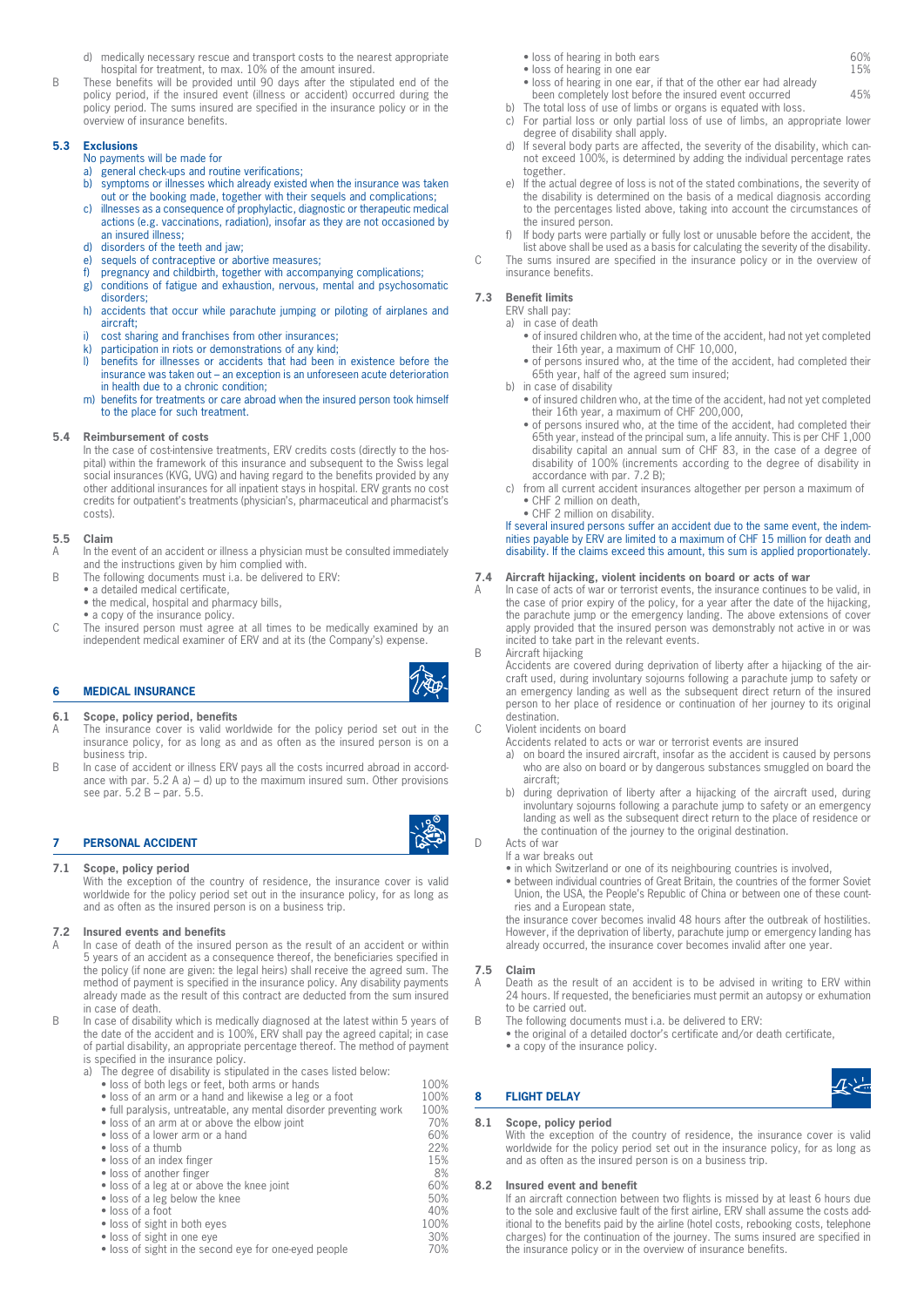# **8.3 Exclusions**

No payments will be made, if the person insured is responsible for the delay.

# **8.4 Claim**

- A The insured person shall on return from the journey, immediately inform ERV in writing and state the reasons for the claims.
- B The following evidence must i.a. be submitted to ERV:
	- a proof of delay from the air transport company,
	- the confirmation of the booking (original or copy), • the original receipts concerning insured additional costs,
	- a copy of the insurance policy.

# **9 MOTOR VEHICLE BREAKDOWN ASSISTANCE**



The insurance cover is valid Europe-wide for the policy period set out in the insurance policy, for as long as and as often as the insured person is on a business trip.

#### **9.2 Insured vehicles**

Insured is the passenger car, camper up to 3,500 kg or motorcycle used by the insured person. Also insured are trailers that are, together with the towing vehicle, legally registered for road use.

#### **9.3 Insured events and benefits**

A In case of the occurrence of breakdown, accident or theft of the vehicle driven by the insured person, ERV will bear

- a) the towing and repair at the place of damage up to a maximum of CHF 400 per incident (incl. all spare parts carried by the breakdown service needed to temporarily repair the vehicle, excluding any costs for further material). The costs for work carried out in a garage and any further spare parts are not insured;
- b) storage costs up to a maximum of CHF 300;
- c) recovery of the vehicle up to a maximum of CHF 2,000 per incident:
- d) the delivery of spare parts, should these not be readily available;<br>e) an expertise up to a maximum of CHF 200, should the repairing
- an expertise up to a maximum of CHF 200, should the repairing charges seem unjustified;
- f) the additional costs for the continuation of the trip or for the return journey to the insured person's place of residence including hire car, accommodation, subsistence and communication costs for calls to the ALARM CENTRE (for a maximum of 7 days) in an amount of up to CHF 2,000 per person;
- g) the return of the vehicle organised by ERV, should
	- it not be repairable within 48 hours,
	- the stolen vehicle only be found after 48 hours, or
	- the insured person be forced to leave his vehicle behind and travel with another form of transportation or if he falls ill, is injured or dies and no accompanying person has a valid driving licence; these costs shall be no higher than the current value of the vehicle involved;
- h) the train fare to the location of the vehicle, should the insured person choose to organise the return of the vehicle himself;
- i) custom charges for the vehicle, should it be impossible to return it to the insured person's home country due to total loss or theft.
- B ERV provides the insured person with an advance payment of up to CHF 2,000 per incident for repair bills in a foreign country, which is repayable within 30 days after the insured person's return to his place of residence.

#### **9.4 Exclusions**

Payments are excluded

- a) if the vehicle was insufficiently serviced or if damages already existed prior to the journey or were bound to occur during travel;
- b) if the ALARM CENTRE or ERV has not given its prior approval to the benefits in accordance with par. 9.3.

#### **9.5 Claim**

- In order to be entitled to benefits from ERV, the ALARM CENTRE or ERV must be notified immediately when an insured event occurs.
- B The following documents must i.a. be delivered to ERV: • the original report on the circumstances (police report, accident report), • the original receipts and bills,
	- a copy of the insurance policy.

# **10 EXCESS GUARANTEE FOR HIRED VEHICLES**

# **10.1 Scope of insurance, scope of application, period of validity**

The insurance is an excess waiver insurance for hired vehicles and relates to the vehicle rented by the policyholder. The insurance cover is applicable worldwide for the duration of the hire as stated in the booking or reservation confirmation.

# **10.2 Insured vehicles**

Passenger cars, motor homes, campers, motor caravans, camping buses or motorcycles (this list is exhaustive) hired by an insured person and authorised by law for highway use, are insured.

# **10.3 Insured events**

The term insured events means damage to the hired vehicle (excl. inventory) covered by an existing comprehensive or theft insurance.

# **10.4 Insured benefits**

On the occurrence of the insured event, ERV pays the repair costs incurred subject to a maximum of the excess charged by the hire car insurance. Any consequential costs such as no-claims bonus loss, premium increase or loss of rental are excluded.

B The amount of the insurance benefit will depend on the particular excess, but is limited to the sum insured specified in the insurance policy or in the overview of insurance.

# **10.5 Exclusions**

Payments are excluded

- a) if the comprehensive or theft insurer declines the claim; b) in the event of claims for which the main insurance does not stipulate an excess;
- c) in the event of claims related to a breach of the contract with the vehicle hire company;
- d) in the event of claims caused by the vehicle driver while in a state of drunkenness (exceeding the statutory blood/alcohol level in the particular country) or under the influence of drugs or pharmaceuticals;
- e) in the event of material damage to the oil sump and tyres;
- f) in the event of claims caused by loss of, or damage to, the car key;
- g) in the event of claims which occur off the public highway or on unofficial roads or on race tracks.

#### **10.6 Claim**

- A In the event of a claim, the following procedure must be respected absolutely on the site: the insured person must
	- a) notify the vehicle hire company immediately;
	- b) if other road users are involved in an accident, notify the local police at once and request an official investigation or a report on the incident (police report, accident report);
	- c) on return of the hired vehicle, arrange for a damage report to be drawn up by the hire company on the spot;
	- d) pay any excesses directly himself on site.
- B The following documents must i.a. be submitted to ERV:
	- a copy of the vehicle rental agreement,
	- the evidence of payment of the guarantee (receipt for the car hire or evidence of debit to a credit card),
	- the original report on the circumstances (police report, accident report).
	- a copy of the final account statement from the vehicle hire company,
	- the statement confirming payment of the invoiced excess,
	- a copy of the insurance policy.

#### **11 BUSINESS TRAVEL LEGAL PROTECTION**

Risk carrier is Coop Rechtsschutz AG (hereinafter referred to as "CRS") with registered office in Aarau.

# **11.1 Scope, policy period**

The insurance cover is valid worldwide for the policy period set out in the insurance policy. The country in which the business traveller has his permanent place of work is excluded. In the case of business travel by public means of transport (train/aircraft), cover already begins from the place of work. In the case of business travel by individual means of transport (motor vehicle), the cover does not begin until the national border of the place of work is reached.

#### **11.2 Insured benefits**

CRS provides benefits only in the following exhaustively enumerated situations: A The protection of the insured person's legal interests through the legal service

- of CRS. B The payment up to the insured sums specified in the insurance policy or in the
	- overview of insurance benefits for:
	- a) the costs of appointed lawyers;
	- b) the costs of appointed experts;
	-
	- c) the costs of legal proceedings and court costs charged to the insured person; d) the fees and costs of legal proceedings to be reimbursed to the opposing party;
	- e) providing an advance of any bail required to prevent imprisonment pending the resolution of legal proceedings against the insured person; provided, however, that the advance payment must be repaid by the insured person to CRS;
	- f) the translation costs for a non-national language up to a maximum of CHF 5,000;
	- g) the costs incurred for the necessary appearance before a foreign court of law, up to max. CHF 5,000.
- C The following will not be paid:
	- a) fines;
	- b) compensation for damage;
	- c) costs which a third party is liable to pay;

d) costs of authentication by a notary public, register entries. Any judicially awarded reimbursement of fees and costs of legal proceedings must be assigned to CRS.

#### **11.3 Insured capacities**

The insured person enjoys legal protection in his capacity as a) business traveller;

- b) driver of a motor vehicle;
- c) pedestrian, cyclist, motorcyclist or passenger in any means of transport;
- d) contracting party to a contract concluded for the insured legal protection events.

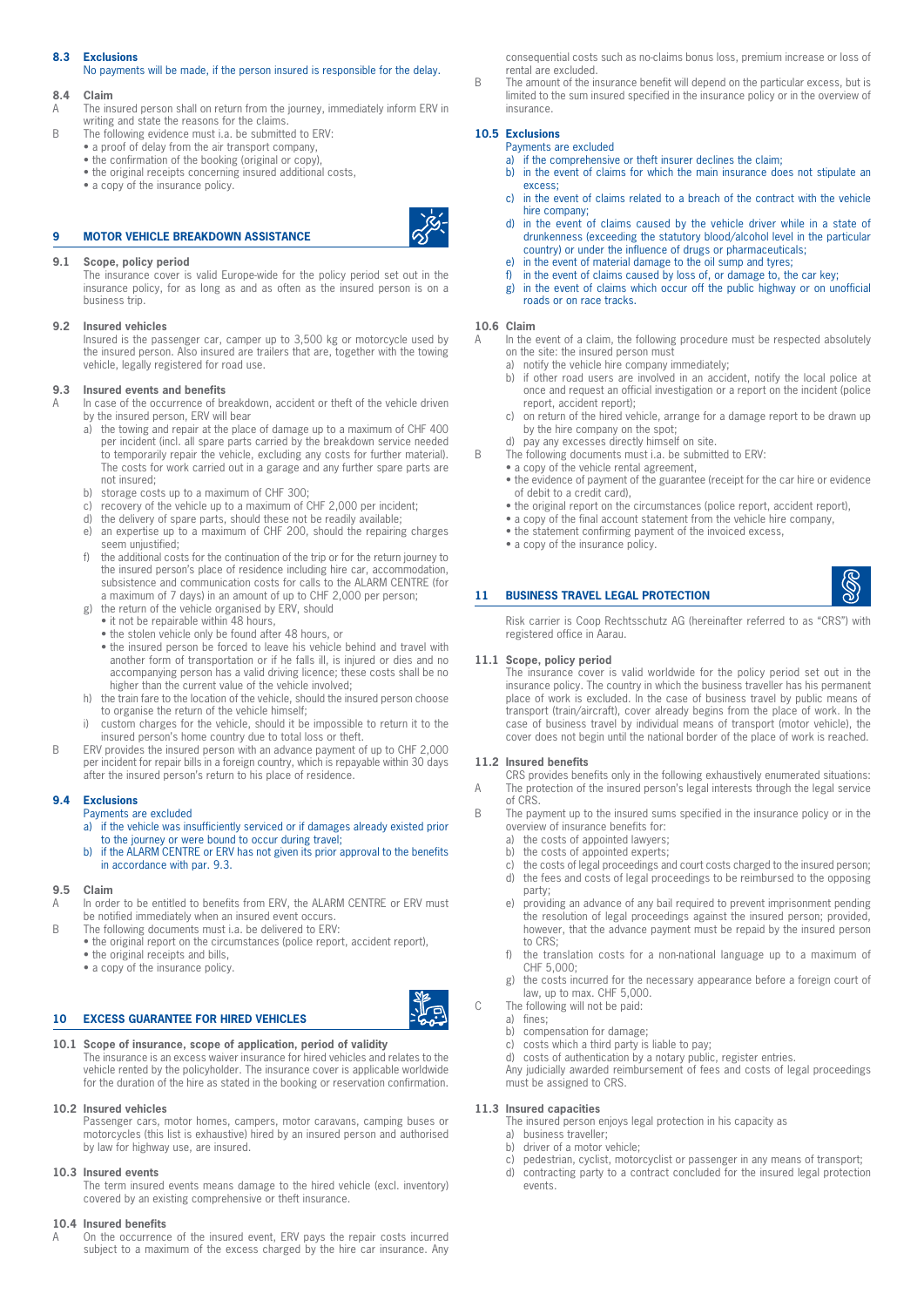# **11.4 Insured legal protection events**

|                                                                                                                                                | Occurrence of the event                                                                      | <b>Benefit limitations</b>                                                          | Other limitations or exclusions                                                                                                                                                                                                                                                                                                                                                                                                                                                                                                                                                                                                                           |
|------------------------------------------------------------------------------------------------------------------------------------------------|----------------------------------------------------------------------------------------------|-------------------------------------------------------------------------------------|-----------------------------------------------------------------------------------------------------------------------------------------------------------------------------------------------------------------------------------------------------------------------------------------------------------------------------------------------------------------------------------------------------------------------------------------------------------------------------------------------------------------------------------------------------------------------------------------------------------------------------------------------------------|
| a) Claims made against the<br>insured person (including<br>the insured person's liability<br>insurer) for non-contractual<br>claims or damages | When the damage was<br>caused                                                                | As specified in the insurance<br>policy or in the overview of<br>insurance benefits | • Minimum amount in dispute CHF 500<br>• Not insured are: The defence of claims for either damages, or pure<br>financial loss (without a related physical injury or property damage).                                                                                                                                                                                                                                                                                                                                                                                                                                                                     |
| b) Criminal proceedings<br>against an insured person                                                                                           | When the legal violation<br>occurred                                                         | As specified in the insurance<br>policy or in the overview of<br>insurance benefits | • In the case of a charge because of a deliberate criminal act, costs will<br>be paid only after acquittal.                                                                                                                                                                                                                                                                                                                                                                                                                                                                                                                                               |
| c) Legal disputes with<br>insurance companies,<br>health care plans or<br>pension funds                                                        | When the insured event<br>occurred; otherwise when<br>the legal obligations were<br>breached | As specified in the insurance<br>policy or in the overview of<br>insurance benefits | • Minimum amount in dispute CHF 500<br>• Disputes concerning events which occur during the business travel<br>are insured.                                                                                                                                                                                                                                                                                                                                                                                                                                                                                                                                |
| d) Legal disputes arising<br>from a breach of contract                                                                                         | When the breach of contract<br>occurred                                                      | BUSINESS CHF 10.000<br>PREMIUM CHF 25,000                                           | • Minimum amount in dispute CHF 500<br>• The following exhaustive list shall apply:<br>purchase contract for movable objects, rental agreement as tenant in<br>relation to the lessor, credit card agreement <sup>*</sup> , travel agreement <sup>*</sup> , tele-<br>communications agreement <sup>*</sup> , accommodation agreement, restaurant<br>agreement, repair agreement for motor vehicles, agreement for the<br>transport of persons, medical and hospital agreement for accident or<br>illness occurring during business travel<br>• Contracts or agreements marked with * also apply in the country in which<br>the place of work is situated. |
| e) Legal protection Assistance                                                                                                                 |                                                                                              | BUSINESS CHF 1,000<br>PREMIUM CHF 2,500                                             | • Legal support locally on all legal matters in connection with an<br>insured event.                                                                                                                                                                                                                                                                                                                                                                                                                                                                                                                                                                      |

#### **11.5 Exclusions**

- No legal protection will be granted for:
- a) all legal protection events or capacities not specially listed;
- b) cases which occurred before the relevant insurance was taken out; the case is deemed to have occurred at the time the insured event took place or at the time of the breach of contract;
- c) cases arising from disputes between insured persons or with CRS, ERV, their official bodies and representatives;
- d) cases in connection with the collection of debts, as well as cases in connection with ceded payments;
- e) events in connection with the purchase, sale, pledge and rental of properties and undeveloped real estate, as well as the dissolution of common ownership in the same.

# **11.6 Claim**

A Reporting the claim for legal protection

The insured person must immediately report the occurrence of a case of legal protection in writing to CRS. The insured person must cooperate with CRS in the resolution of legal protection events, provide the necessary authorisations and information, as well as forward without delay any notices delivered to them and in particular any notices received from legal authorities. If the insured person breaches these obligations, CRS can reduce the benefits to the extent of the additional costs incurred. In cases of major violation, benefits can be refused. B Procedure in the event of a claim

After consulting with the insured person, CRS will take action necessary for protection of their legal interests. If the services of a lawyer are required, in particular in connection with court or administrative proceedings or in cases of conflicts of interests, the insured person is free to select the lawyer. The lawyer, however, will be appointed solely by CRS. If this condition is not observed, CRS can reduce its benefits. If there are no good reasons for changing lawyers, the insured person will be responsible for paying the costs incurred by so doing.

- C Procedure in case of differences of opinion If CRS and the insured person disagree about the next steps, in particular in cases which CRS considers futile, the insured person can request the initiation of an arbitration. The arbitrator is decided on by both parties. The other details of this process are governed by the Arbitration Agreement. If the insured person takes legal action at their own cost, CRS will pay the insured person the contractual benefits if the outcome of the proceedings is more favourable than the assessment previously made by CRS.
- D Communications

All notices should be sent to the headquarters of Coop Rechtsschutz, Entfelderstrasse 2, P.O. Box 2502, CH-5001 Aarau, phone +41 62 836 00 00, info@cooprecht.ch, or to one of its branch offices.

# **12 BUSINESS TRAVEL THIRD-PARTY LIABILITY**

Risk carrier is Helvetia Swiss Insurance Company Ltd (hereinafter referred to as "Helvetia") with registered office in St. Gallen.

## **12.1 Scope, policy period**

The insurance cover is valid worldwide for the policy period set out in the insurance policy. The country in which the business traveller has his permanent place of work is excluded.

# **12.2 Insured events and benefits**

A Helvetia compensates the insured person within the limits of its statutory liability for events which occur during the insured journey by reason of the following circumstances:

- homicide, bodily injury or other damage to health of another person (personal injury);
- destruction, loss of or damage to the property of another person (material damage).
- B Compensation is provided up to the maximum amount stated in the policy, this being the total amount for all losses occurred during the insured travel. This total amount includes all costs and expenditures which are incurred – with the written consent of Helvetia – in connection with the making of claims against the insured person within the framework of the present cover.

#### **12.3 Exclusions**

No insurance cover is granted for:

- a) claims in respect of the person or property of an insured person, one of his employees, members of family or other persons who live under the same roof as the insured person;
- b) liabilities which are inherited by reason of the business or profession of the insured person or because of his professional and business activity;
- c) damage caused by animals which are owned or kept by the insured person or damage caused by persons for whom the insured person has a statutory liability;
- d) damage to buildings or parts of buildings which belong to the insured person or are rented or lived in by him;
- e) loss of, or damage to, assets which belong to an insured person or are kept by him for the purpose of use, modification, trustee custodianship or transport;
- loss of, or damage to, property through the fault of an insured person who pursues an activity or omits such performance on or with this property;
- liability arising either directly or indirectly in connection with mechanically driven vehicles, aircraft or water vehicles or are caused by the latter if the insured person is the owner, driver or pilot of such vehicle or if the person who supervises a driver or pilot of such vehicles is a servant, a retained provider or a person for whom the insured person has statutory liability;
- purely financial losses;
- damage or injuries caused by deliberate, malicious or unlawful actions of the insured person (punishable acts, offences or attempts to commit punishable actions or offences);
- j) damage or injuries which were caused by the insured person while the latter was taking part in civil war or warlike actions or in acts of terrorism or sabotage, riot, public demonstrations, strikes and lockouts;
- k) claims which are attributable to the fact that an insured person is incapacitated or under the influence of drugs or alcohol (excluding such pharmaceuticals as may have been prescribed by an approved physician);
- l) claims on grounds of contractually accepted liability extending beyond the statutory requirements and because of failure to comply with a statutory or contractual insurance obligation;
- m) liability for damage whose occurrence must have been expected with a high degree of probability or was discounted.

# **12.4 Claim**

A Settlement of claims Claims shall be settled by Helvetia. The insured person shall reserve the right to assert a claim directly against Helvetia.

B Communications

All notices should be sent to Helvetia Versicherungen, Schaden Center, P.O. Box, 9001 St. Gallen, phone +41 58 280 30 00.

C Obligations

Without the express written consent of Helvetia, the insured person must not concede any liability, make any offers, give promises or make payments. The insured person must immediately contact Helvetia when he becomes aware of a case which is covered and might lead to physical injury or material damage